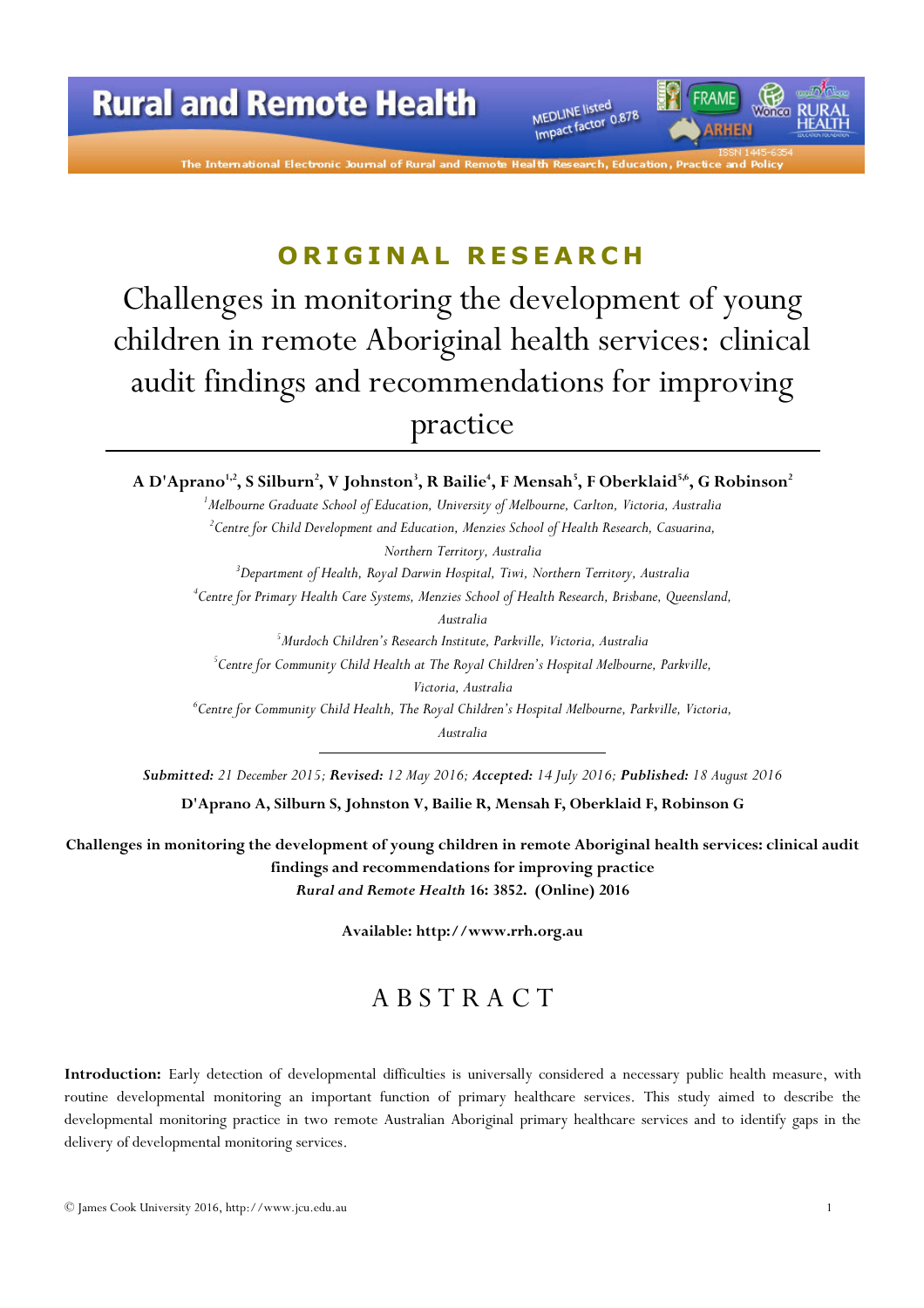The International Electronic Journal of Rural and Remote Health Research, Education Practice and Policy

Methods: A cross-sectional baseline medical record audit of all resident children aged less than 5 years in two remote Aboriginal health centres in the Northern Territory (NT) in Australia was undertaken between December 2010 and November 2011.

Results: A total of 151 medical records were audited, 80 in Community A and 71 in Community B. Developmental checks were more likely among children who attended services more regularly. In Community A, 63 (79%) medical records had some evidence of a developmental check and in Community B there were 42 (59%) medical records with such evidence. However, there was little indication of how assessments were undertaken: only one record noted the use of a formal developmental screening measure. In Community A, 16 (16%) records documented parent report and 20 (20%) documented staff observations, while in Community B, the numbers were 2 (3%) and 11 (19%), respectively. The overall recorded prevalence of developmental difficulties was 21% in Community A and 6% in Community B.

Conclusions: This is the first study to describe the quality of developmental monitoring practice in remote Australian Aboriginal health services. The audit findings suggest the need for a systems-wide approach to the delivery and recording of developmental monitoring services. This will require routine training of remote Aboriginal health workers and remote area nurses in developmental monitoring practice including the use of a culturally appropriate, structured developmental screening measure.

Key words: Australia, Australian Aboriginal, child development, child health, developmental monitoring, developmental risk, developmental screening.

### Introduction

Advances in the scientific understanding of the long-term health and social costs of children failing to reach their developmental potential have led to calls for increased investment in policy and services to improve child development outcomes as a global priority<sup>1</sup>. The central role of primary healthcare services in the promotion and protection of child development – especially in more disadvantaged populations – has also been highlighted by recent influential international reports<sup>2-4</sup>. Routine developmental monitoring is an important function of primary health care<sup>5</sup>.

Developmental monitoring is a longitudinal process to enable early detection of children who may be at risk of developmental delays and more generally to promote healthy child development. During this process, health practitioners may utilise developmental screening instruments in addition to discussing parent concerns, obtaining a history of risks and making clinical observations. Notably this is not simply a oneoff screen; rather, it is a process of following a child's

development over time, providing advice and making referrals where necessary<sup>6,7</sup>.

Early detection of developmental difficulties is of global public health importance, particularly in 'at-risk' populations<sup>4</sup> . Evidence has consistently shown that the greater the exposure to cumulative risks, the more children's development may be compromised and hence the greater the potential inequality in future outcomes<sup>8</sup>. Many Australian Aboriginal children grow up in disadvantaged communities, with exposure to multiple risks that adversely impact on a range of social, economic and learning outcomes over the life course 9 .

Information about the prevalence of developmental delay and type of disability in Australian Aboriginal children is limited due to the lack of robust data<sup>10</sup>. In urban non-Aboriginal populations, approximately 17% of children have problems in one or more area of development<sup>11</sup>. It is generally presumed that the rates among remote-dwelling Aboriginal children are even higher given the levels of developmental adversity they face<sup>12</sup>. While reliable estimates of their rates of developmental delay are not yet available, there is ample evidence that Aboriginal children are faring worse than their

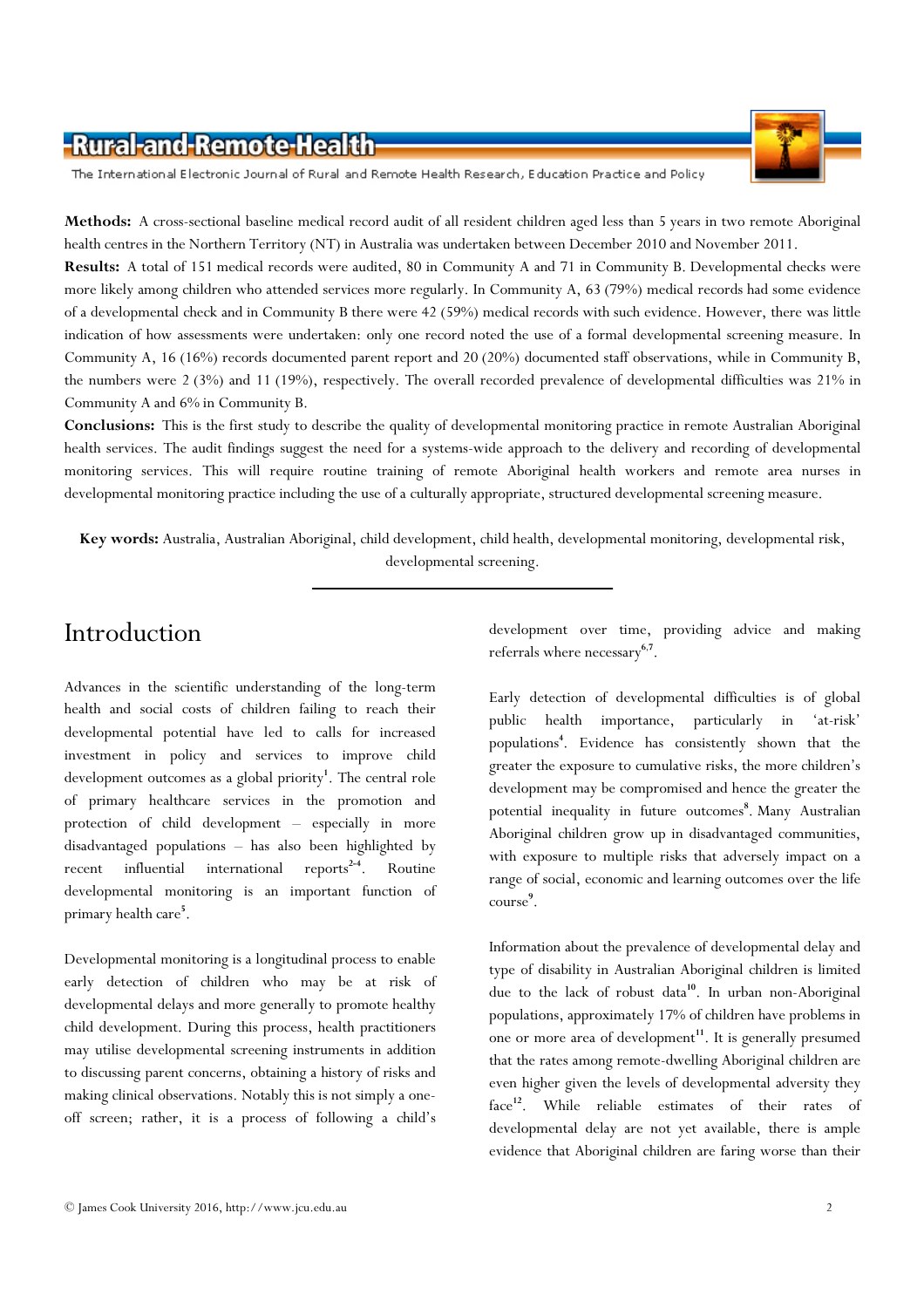#### put considerable effort into the development of its Healthy

Under 5 Kids (HU5Ks) program <sup>14</sup>. This program, implemented in 2009 in remote health centres, is a schedule of 10 'well-child' health checks provided to all Aboriginal children aged less than 5 years living in remote Aboriginal communities. The HU5Ks expanded the pre-existing child health program to include developmental monitoring at 7 of the 10 HU5Ks health checks: 2, 6, 12, 18, 24, 36 and  $48$  months<sup>15</sup>.

non-Aboriginal counterparts in terms of their longer term

In recent years the Northern Territory (NT) Government has

The aims of the comprehensive, structured child health checks include early identification of developmental delay and disability through key alerts and developmental pointers in the HU5Ks care plans<sup>15</sup>. In both paper and electronic health records, the care plan includes general questions about development, including 'any concerns about hearing … vision … general development?' and specific age-related developmental pointers, such as 'one year olds should be mobile – crawling, bottom shuffling, starting to walk with support'. Practitioners are advised that a medical referral is necessary if specific listed milestones are absent or the family is concerned. The care plan also includes anticipatory guidance on key topics – such as play and communication – recommending activities caregivers can use with children to promote development<sup>16</sup>.

Although the HU5Ks program was an essential practice improvement measure, few data have indicated developmental monitoring practices in remote health services. While there has been strong uptake in many services of the One21Seventy child health audit tool<sup>17</sup> as part of clinical quality improvement efforts<sup>18</sup>, the main focus of that audit tool is the physical health of children. Although it collects data on developmental services provided, it does not collect information about how developmental assessments are made (such as whether milestones are reported or observed or whether structured tools are used) and collects minimal detail about any action taken<sup>17</sup>. Consequently there is a gap in

© James Cook University 2016, http://www.jcu.edu.au 3

knowledge of the quality of the developmental monitoring services provided in remote health services.

The present study has sought to address this gap by undertaking a service audit using a specifically designed audit tool to describe the developmental monitoring practice in two remote Australian Aboriginal health services. The audit study aimed to collect data on who completed the assessments and the quality of the monitoring practice.

#### Methods

#### **Context**

This study was conducted as part of a larger case-study evaluation exploring the implementation of an early childhood development program. After initial screening consultations with people knowledgeable about the potential communities, two very remote Aboriginal NT communities<sup>19</sup> were selected as 'exemplary' cases. These cases had the conditions perceived necessary for the implementation to be successful<sup>20</sup>. The audit study was conducted in Community A in the northernmost part of the NT and in Community B in central Australia. The communities are similar in size, with a population just under 1000, of whom approximately 85% are of Aboriginal and Torres Strait Islander descent. These communities are broadly representative of other remote Aboriginal communities that experience significant socioeconomic disadvantage<sup>21</sup>.

Each of the study communities has a primary healthcare centre staffed with four to six Aboriginal health workers (AHWs), three to five remote area nurses, and visiting medical staff, who together are responsible for the provision of all primary healthcare services. Visiting child health nurses support the implementation of the HU5Ks program in both communities. These communities also have access to paediatric services: a visiting paediatrician in Community A, and, in Community B, a paediatric outpatient service in Alice Springs, which is 130 km away. Limited allied health services are available through a key community contact from the



# -Rural-and-Remote-Health

psychosocial, health and educational outcomes<sup>13</sup>.

The International Electronic Journal of Rural and Remote Health Research, Education Practice and Policy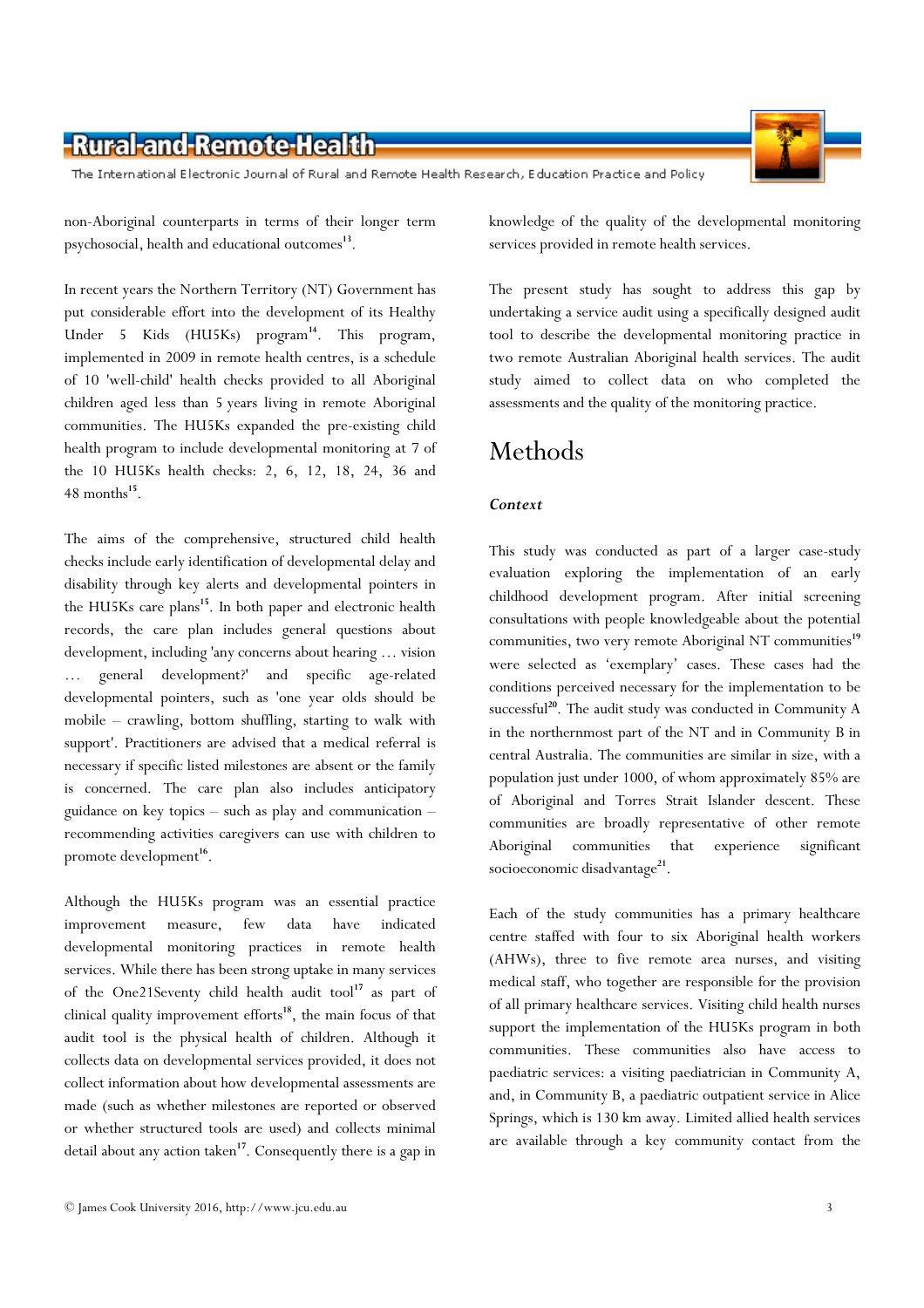The International Electronic Journal of Rural and Remote Health Research, Education Practice and Policy

Disability Services Remote Team, consisting of multidisciplinary staff. At the time of the study, Community A was using a paper health record system, while Community B had an electronic health record.

#### Data sources

Audits were undertaken of the medical record of every resident Aboriginal child aged from birth to 5 years over a 12-month period. Health centre staff reviewed participant lists generated from health centre records to identify resident children. All attendances in the 12-month period were reviewed.

The audit tool was based on the One21Seventy child health audit tool $17$ , which was modified and expanded to capture additional data identifying who provided the developmental service and the quality of the service provided. The data elements, which were collected and de-identified on paper forms, were:

- 1. recorder's role or position
- 2. number of total health centre attendances and primary reason for attendance
- 3. number of attendances where a developmental service was provided
- 4. record of developmental monitoring service provided including:
	- enquiry about development on history
	- observation of development
	- advice provided (including anticipatory guidance)
	- developmental screening tool used
	- referral for assessment due to concerns
	- follow-up of known disorder or delay.
- 5. identification of developmental delay or disorder.
- 6. other child health outcomes as per HU5Ks guidelines (ie immunisations, growth parameters, respiratory checks and haemoglobin)
- 7. evidence of diagnosis of chronic illnesses or congenital problems.

The first author (a paediatrician), a research assistant (a trained nurse and teacher) and a continuous quality improvement facilitator conducted data collection between November and December 2011. Training and written audit protocols were provided. For the purpose of the audit, a developmental check included any assessment or comment regarding gross motor, fine motor, communication/language, personal social or problem-solving skills, and hearing or vision. A developmental check was considered to have been completed if performed at least once in the 12-month audit period. Data recorded were included on the specific HU5Ks forms or written in progress notes. A sample of audits (10%), carried out by different auditors, was repeated to ensure consistency across all data collectors.

#### Data analysis

Two research assistants entered data into a database. The use of compulsory fields, ranges and validation rules minimised data entry errors. Data cleaning was conducted at data entry and again before analysis commenced.

Analysis was undertaken using the Statistical package for the Social Sciences v20.0 (IBM; http://www.spss.com.au). Descriptive statistics were used to summarise data. Frequencies and percentages were used to describe categorical data, and means and standard deviations or medians and interquartile ranges were used to summarise continuous variables.

#### Ethics approval

Ethics approval was obtained from the Human Research Ethics Committees of the Top End of the NT (HREC-2010- 1403) and central Australia (2010.06.01).

The study was conducted in accordance with the National Health and Medical Research Council Guidelines for Ethical Conduct in Aboriginal and Torres Strait Islander Health Research. The study proposal was presented to and approved by the Menzies School of Health Research Indigenous Reference Group.

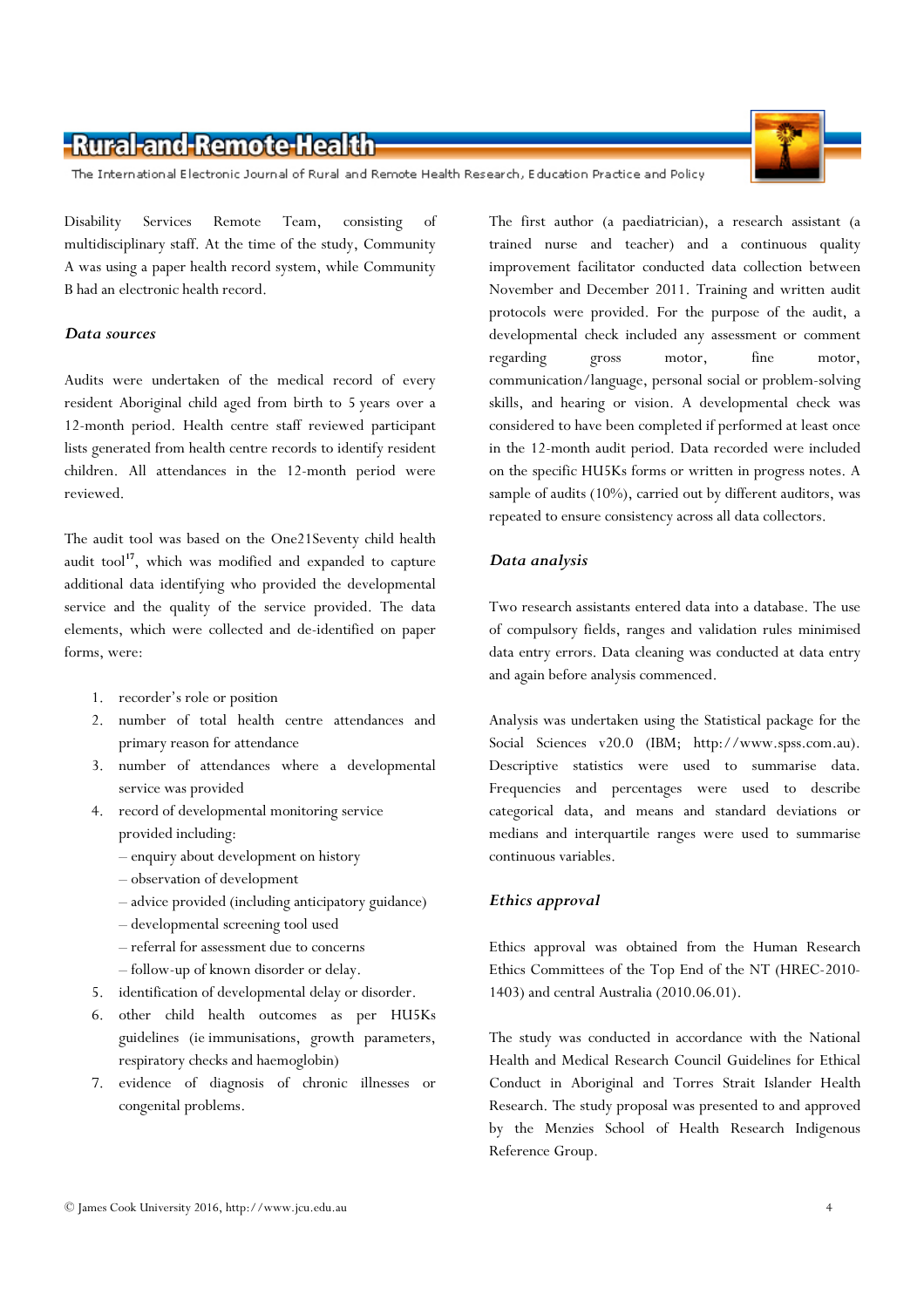The International Electronic Journal of Rural and Remote Health Research, Education Practice and Policy

### Results

A total of 151 audits were completed, 80 in Community A and 71 in Community B. This is the total number of children who had any attendances during the 12-month period. The median number of clinic attendances per child in Community A was 10 (interquartile range (IQR) 5–15). The minimum number of attendances was one and there were three outliers, with 46, 50 and 57 attendances respectively. Community B had a similar distribution, with a median of 9 (IQR 5–13). Acute care was the most common reason for attendance in both communities (53% in Community A, 62% in Community B), followed by child health checks (24% and 17%, respectively).

Weight was checked in almost every child in both communities at least once in the 12-month period. In Community A, developmental checks were completed for 79% of children, which was comparable to the proportion who had their haemoglobin checked (80%) and who were immunised (76%), but was less than the proportion who had their height measured (95%) or respiratory system examined (88%). In Community B, the proportion of children who had immunisations and developmental checks was lower than for all other checks; 63% were recorded as having immunisations up to date and 59% as receiving at least one developmental check. As shown in Table 1, nurses were responsible for conducting around half the child health checks in both communities.

In Community A, AHWs saw 38% of all child attendances and were responsible for conducting and recording more of the acute child presentations and fewer of the 'well-child' checks (Table 1). In Community B, 18% of all child attendances were seen by AHWs and the proportion of attendances seen by AHWs for child health checks was 31%. However, developmental checks were conducted by AHWs in only one-fifth of clinical encounters (22%) in Community B. Notably, the majority of developmental checks in both communities were completed by nurses (Table 1).

Documentation of developmental checks varied across the two communities (Table 2). Community A used paper records and 93% of all the checks were recorded on the HU5Ks care plan.

Additionally, some developmental notes were documented in the progress notes, with a proportion using both. Electronic records were used in Community B and very few had information regarding the developmental checks undertaken recorded on the HU5Ks care plan (9%). These were mostly documented on a checklist in the 'visit' section (90%).

In both the electronic and paper HU5Ks care plans, 'yes/no' tick boxes indicate simply whether developmental concerns were elicited and whether anticipatory guidance was provided. Where there was evidence of a developmental check, the 'yes/no' tick boxes were checked in the majority of records: 93% in Community A and 81% in Community B. Staff completing the developmental checks in Community A documented their overall clinical impression more so than in Community B (81% compared to 31%). Anticipatory guidance was recorded as having been given in 81% of developmental checks in Community A compared to only 9% of checks in Community B. While the tick boxes were checked, indicating that some form of assessment had been made, there was little information about how the assessment was undertaken (Table 2). Notably, the use of a developmental screening tool was only documented in one check.

Table 3 shows the action taken when a developmental problem was identified. While there was little evidence of any specific developmental advice provided or planned review in Community A, 60% had general advice provided and a referral made to the paediatric or allied health services. In Community B there were only four records that documented a developmental problem and they contained very little documentation about any subsequent intervention. The number of developmental difficulties referred to in Table 3 includes all health record entries where a developmental problem was identified. Therefore the same child could be included multiple times, as some children have more than one developmental check scheduled in a 12-month period. The prevalence of developmental difficulties was calculated by including the number of children in each community who had developmental difficulties identified: 17 in Community A  $(21\%; n=80)$  and 4 in Community B  $(6\%; n=71)$ .



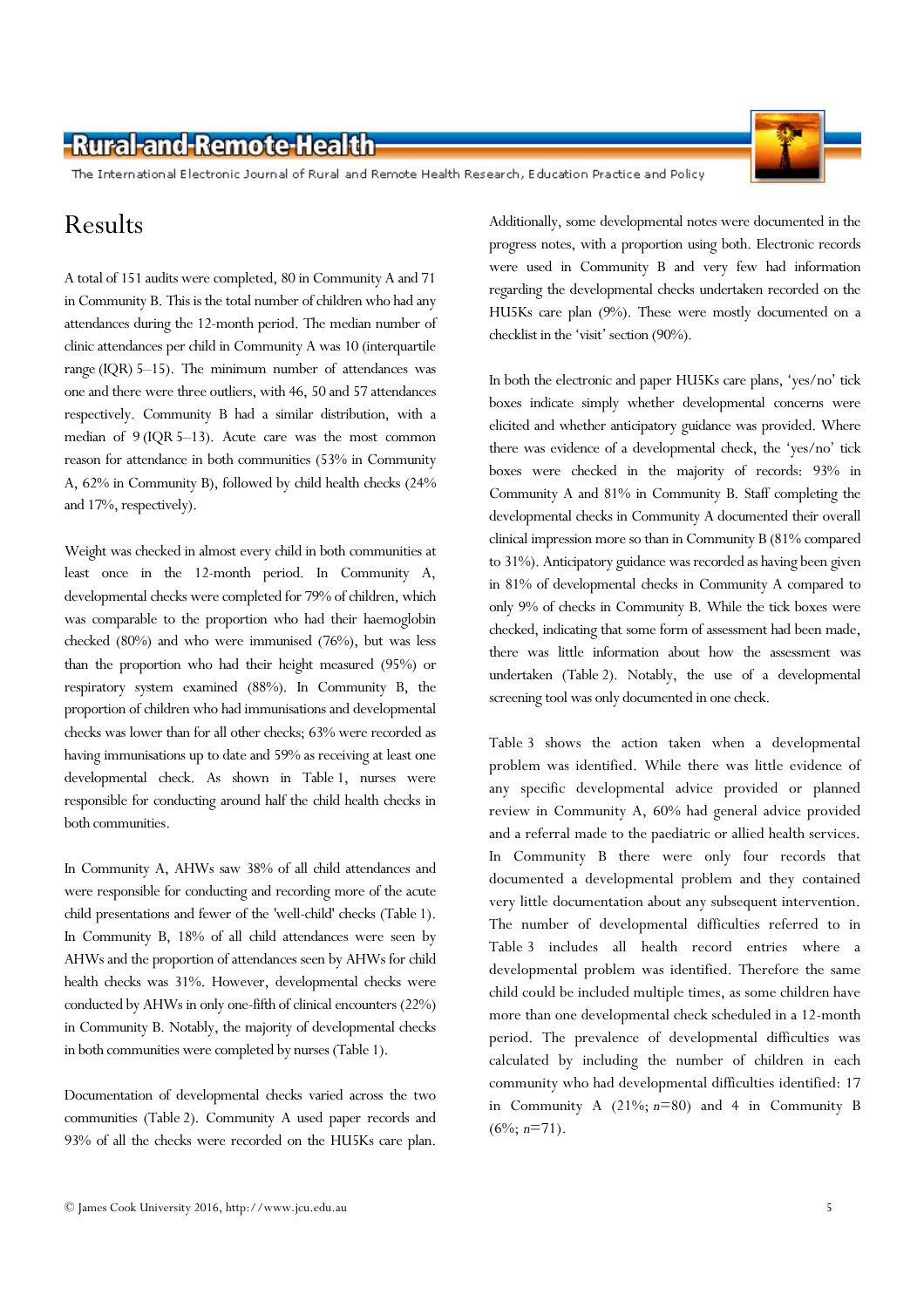

The International Electronic Journal of Rural and Remote Health Research, Education Practice and Policy

| Staff type         | Service provided and community |                |                    |         |                     |         |  |
|--------------------|--------------------------------|----------------|--------------------|---------|---------------------|---------|--|
|                    | All child attendances          |                | Child health check |         | Developmental check |         |  |
|                    | A                              |                |                    |         | А                   |         |  |
|                    | n(%)                           | $n(^{0}/_{0})$ | $n(^{0}/_{0})$     | n(%)    | n(%)                | $n(\%)$ |  |
| <b>AHW</b>         | 385 (38)                       | 132 (18)       | 71(29)             | 40(31)  | 23(23)              | 13(22)  |  |
| $Nurse^{\dagger}$  | 444(44)                        | 534 (72)       | 132 (54)           | 76 (59) | 60(61)              | 38(64)  |  |
| Other <sup>1</sup> | 180 (18)                       | 73(10)         | 42(17)             | 12(9)   | 16(12)              | 8(7)    |  |
| Total              | 1009                           | 739            | 245                | 128     | 99                  | 59      |  |

#### Table 1: Staff types and child services provided in communities A and B, December 2010 – November 2011

† Includes remote area nurses, child health nurses and midwives ¶ Includes general practitioners, paediatricians, allied health professionals and medical students

AHW, Aboriginal health worker

#### Table 2: Documentation of developmental checks in communities A and B, December 2010 – November 2011

| <b>Documentation</b>                           | Community A $(n=99)$ | Community B $(n=59)$ |
|------------------------------------------------|----------------------|----------------------|
|                                                | n(%)                 | $n(\%)$              |
| Tick boxes checked on paper or electronic form | 92 (93)              | 48(81)               |
| Parent report of milestones                    | 16(16)               | 2(3)                 |
| Observation of milestones by staff             | 20(20)               | 11 (19)              |
| Clinical impression                            | 80(81)               | 18(31)               |
| Screening tool used                            | 1 (1)                |                      |
| Anticipatory guidance provided                 | 80(81)               | 5 (9)                |

#### Table 3: Action taken if a developmental problem was identified in communities A and B, December 2010 – November 2011

|                                               | Community A $(n=24)$ | Community B $(n=4)$ | Combined $(n=28)$ |
|-----------------------------------------------|----------------------|---------------------|-------------------|
|                                               | $n(\%)$              |                     | $n(^{0}/_{0})$    |
| Specific developmental advice provided        | 4(17)                |                     | 5(18)             |
| Play and communication advice provided        | 14(60)               |                     | 14(54)            |
| Referral made                                 | 14(60)               |                     | 15(56)            |
| Plan for review                               | 8(33)                |                     | 9(32)             |
| Report following referral (where appropriate) | 5(31)                |                     | 5(31)             |

† Percentages not included because of small numbers

### Discussion

This audit study provides insights into the documented delivery of developmental monitoring services in two remote health services. Developmental checks are only one component of well-child checks, which in turn are a small part of a wide range of primary healthcare services that are the responsibility of remote health practitioners. In a work environment that was challenging for staff, the authors found that around two-thirds of children across the two study communities received at least one of their scheduled developmental checks during the 12-month audit period. While some gaps were identified in the quality of the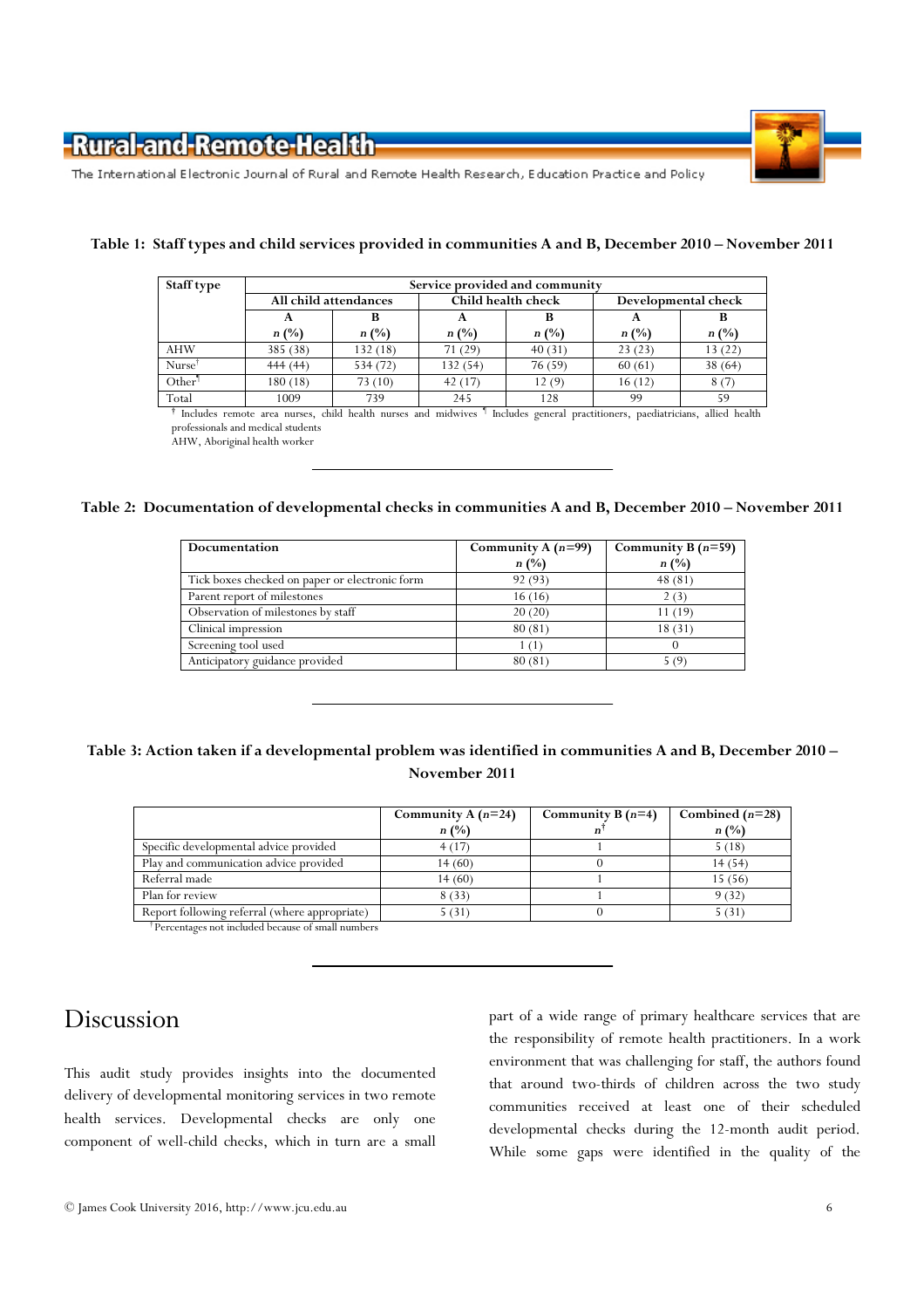The International Electronic Journal of Rural and Remote Health Research, Education Practice and Policy

developmental monitoring practice documented, these provide important insights for informing the improvement of developmental services.

Studies of developmental services provided in Australian remote health services are scarce. A clinical audit of remote Australian Aboriginal primary healthcare services revealed that 37% of children aged less than 5 years had a record of a developmental service in the previous  $12$  months<sup>22</sup>. The authors' findings are considerably higher than this previous report; the difference may be due to the modified audit tool capturing more instances of service. The HU5Ks program, introduced after Bailie's 2008 study, may have led to a higher proportion of children having a developmental check<sup>22</sup>. This apparent improvement in the number of children receiving developmental checks is encouraging, especially in view of the broad scope of responsibilities remote health practitioners face.

Paper HU5Ks forms were completed more thoroughly than were electronic forms; a difference that could be explained by the challenges of the electronic health record to the accurate documentation of consultation  $\text{events}^{23}$ . Documentation as a record of care provided remains an important part of practice<sup>24</sup>. Forms need to be straightforward to use, with prompts to guide appropriate developmental checks. Moreover, an information technology system that has adequate infrastructure and staff support is necessary to facilitate accurate data recording data<sup>25</sup>.

This study found that the proportion of children with developmental difficulties was 21% in Community A and 6% in Community B. Both percentages are likely to be underrepresentations. These populations are exposed to significant, cumulative risks, known to impact on developmental outcomes. In low- and middle-income countries, with levels of disadvantage similar to many remote Aboriginal communities, the proportion of children with developmental difficulties has been found to be  $23\%$ <sup>1</sup>. Furthermore, numerous studies have shown that use of structured tools dramatically increases early detection of developmental difficulties and that the majority of children with delays will

not be identified where clinical judgement alone is relied upon<sup>26-28</sup>. The authors of the present study found only one instance where the use of a developmental screening tool was documented. Although the use of developmental screening instruments is recommended as part of developmental monitoring services, this has not been recommended in remote health services in the NT because a culturally appropriate tool has not been available $^{16}$ .

More than half of children who had a developmental problem identified were provided with general advice and had an appropriate referral made. While this is a relative strength, review was arranged in only a third of children, and action taken once a problem is identified is an area for improvement across both communities. The apparent lack of follow-up has been highlighted previously as a challenge for remote primary healthcare services<sup>22</sup>. The need for effective systems for follow-up, however, applies equally to any setting where developmental screening is implemented, including urban paediatric clinics<sup>29</sup>. Without a system for ensuring appropriate follow-up has occurred, the benefits to children are diminished.

Although NT remote health practitioners have the responsibility for delivery of the HU5Ks checks<sup>15</sup>, they are not necessarily equipped with the skills to provide these services. Training in early childhood development is not included in AHW training and in 2011 less than 5% had completed the online HU5Ks training<sup>30</sup> (L. Nuttall, personal communication, 11 March 2011). There is also a lack of child health expertise among remote area nurses, with fewer than 50% having completed the HU5Ks training and a lesser proportion having child health qualifications<sup>31</sup> (L. Nuttall 2011, pers. comm.).

While the authors identified that the majority of checks were conducted by nurses, AHWs did undertake about a third of child health checks and one fifth of developmental checks. AHWs play an essential role in providing remote health services in the  $NT^{32}$  and it is a widely held view that better health outcomes are possible when health services include Aboriginal staff<sup>33,34</sup>. To support their role, AHWs require

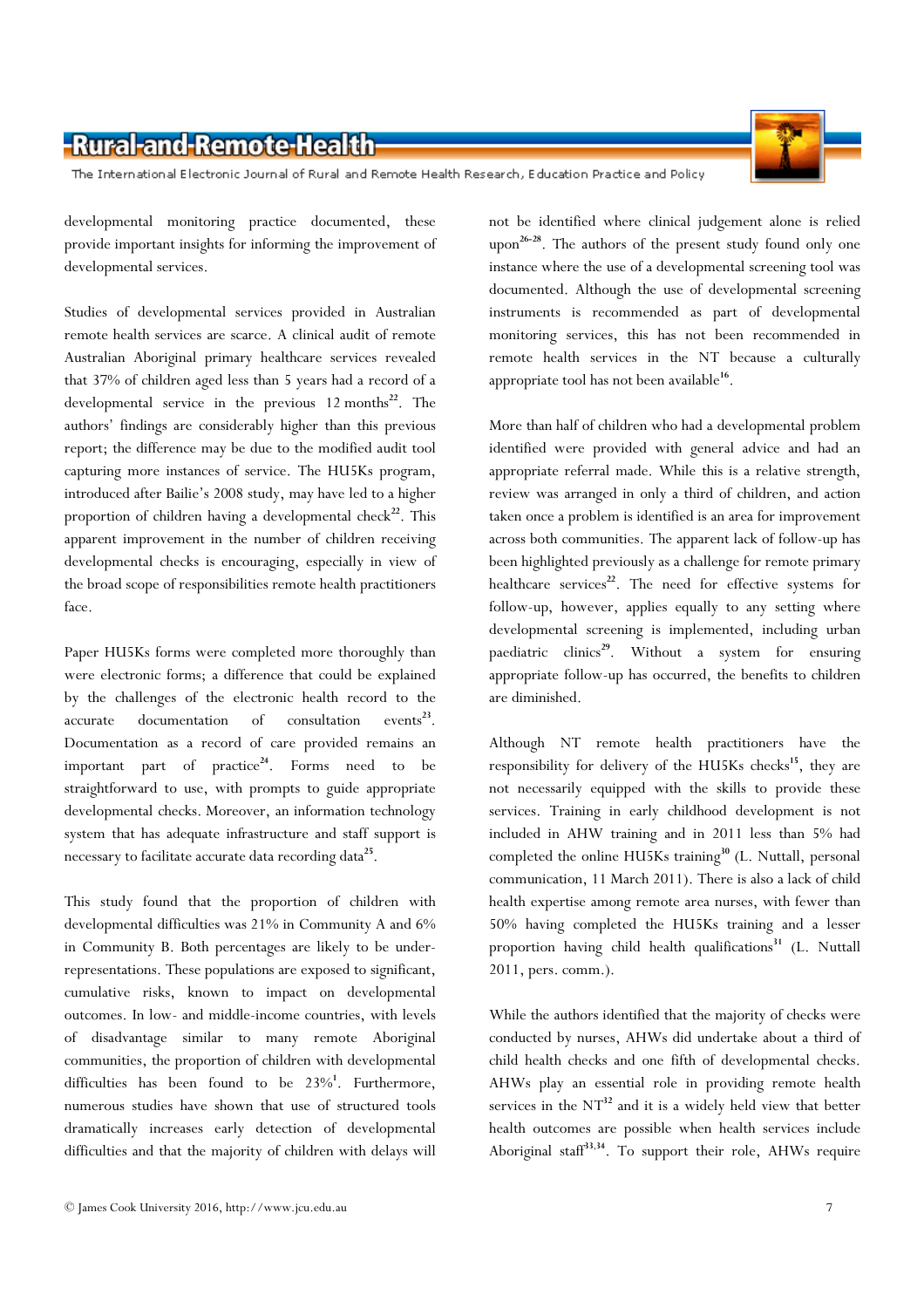The International Electronic Journal of Rural and Remote Health Research, Education Practice and Policy

education and training to develop the necessary skills and capabilities to respond to the needs of their communities<sup>32,35,36</sup>.

The strengths of this study include the use of a specifically adapted audit tool, the comprehensive data collection, inclusion of every child in the relevant age group, and the contribution to the literature on approaches to assessing the quality of developmental care in primary care settings. This is the first study of which the authors are aware that focuses on the quality of developmental screening in primary health care in this context.

The study has several limitations. Caution must be taken in generalising the results of this study as only two health services were included. Audits of records may have limitations in the accuracy of data captured, resulting in an under-estimate of the true service delivered. However, failure to document the developmental monitoring service delivered is itself inadequate care, as it presents a considerable barrier to continuity of care, especially in areas of high staff turnover<sup>24</sup>. Finally, audits cannot easily distinguish between compliance with documentation of service and the quality of service provided: the level of engagement of the client and the detail of questioning or advice often remain largely undocumented.

# Conclusions

The study has identified some gaps in the delivery of developmental monitoring services in remote health services, including the lack of a structured developmental screening tool for use in remote Aboriginal settings, difficulties with documenting electronic records and little evidence of specific advice or followup action. Addressing a number of system-wide factors may facilitate improved delivery of these services. The findings suggest that a more systematic approach to the delivery of developmental monitoring services and more uniform recording methods are needed. It has also reinforced the importance of investing in targeted training to support remote health staff. Finally, developmental practice in the remote Australian Aboriginal

context cannot be expected to improve without the availability of a culturally appropriate, structured developmental screening measure.

## Acknowledgements

Special thanks to the staff and management of participating health centres. We wish to acknowledge the Lowitja Institute for providing project funds to undertake this study. AD is supported by an Australian Research Council, Science of Learning Research Centre post-doctoral fellowship.

# References

1. Engle PL, Fernald LCH, Alderman H, Behrman J, O'Gara C, Yousafzai, A et al. Strategies for reducing inequalities and improving developmental outcomes for young children in lowincome and middle-income countries. The Lancet 2011; 378(9799): 1339-1353. http://dx.doi.org/10.1016/s0140-6736(11)60889-1

2. Engle PL, Young ME, Tamburlini G. The role of the health sector in early childhood development. In: PR Britto, PL Engle, CM Super (Eds). Handbook of early childhood development research and its impact on global policy. New York: Oxford University Press, 2013; chapter 9.

3. Richter LM. The importance of caregiver-child interactions for the survival and healthy development of young children: a review. Geneva: WHO, 2004.

4. World Health Organization Department of Child and Adolescent Health and Development. A critical link: interventions for physical growth and psychological development. Geneva: WHO, 1999.

5. American Academy of Pediatrics; Council on Children With Disabilities; Section on Developmental Behavioral Pediatrics; Bright Futures Steering Committee; Medical Home Initiatives for Children With Special Needs Project Advisory Committee. Identifying infants and young children with developmental disorders in the medical home: an algorithm for developmental surveillance and screening. Pediatrics 2006; 118: 405-420. http://dx.doi.org/ 10.1542/peds.2006-1231

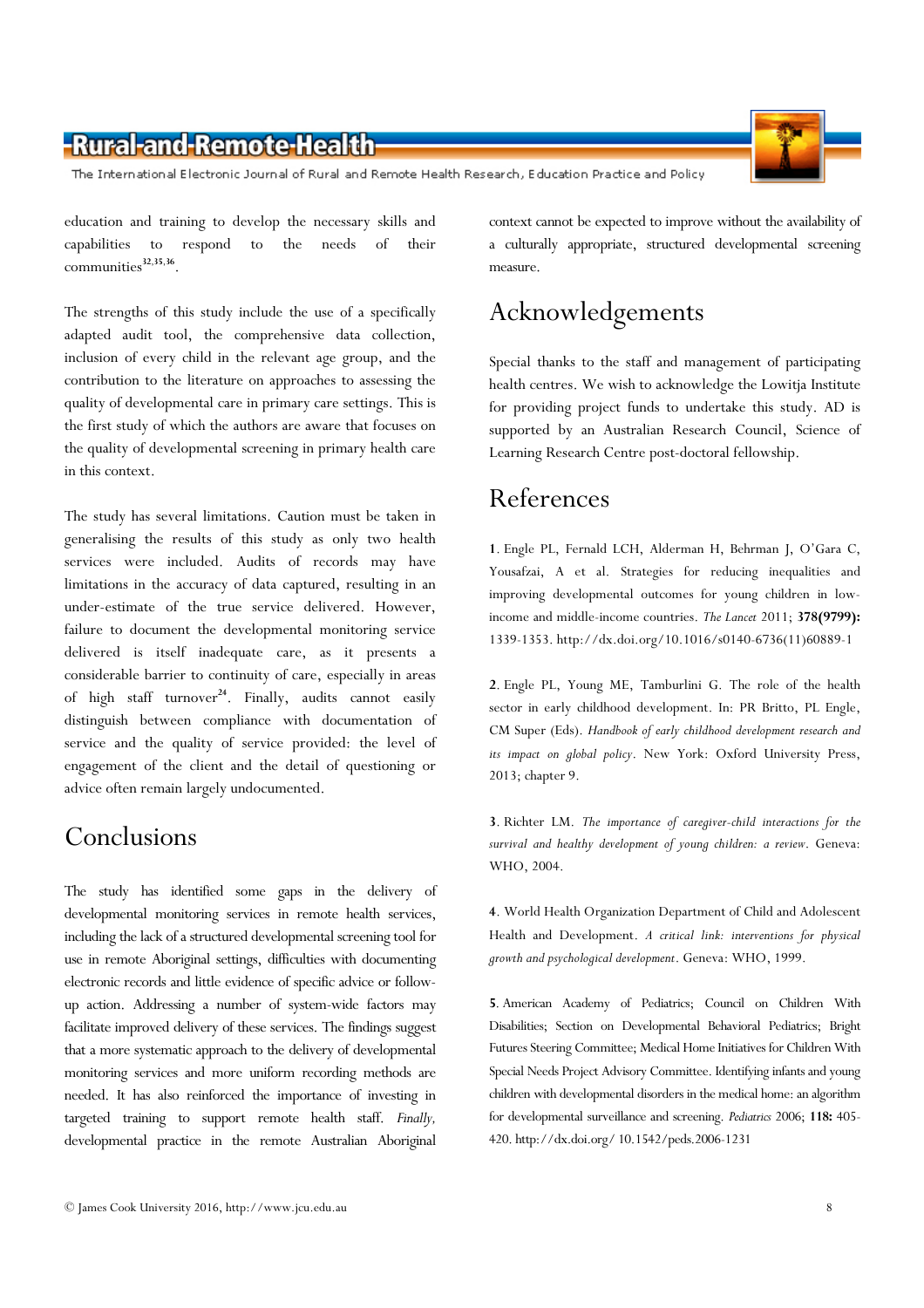The International Electronic Journal of Rural and Remote Health Research, Education Practice and Policy

6. American Academy of Pediatrics. Bright futures: guidelines for health supervision of infants, children, and adolescents. (Internet) 2008. Available: http://brightfutures.aap.org/3rd\_Edition\_Guidelines\_ and\_Pocket\_Guide.html (Accessed 1 August 2013).

7. Glascoe FP, Dworkin PH. The role of parents in the detection of developmental and behavioral problems. Pediatrics 1995; 95(6): 829-836.

8. Wachs TD, Rahman A. The nature and impact of risk and protective influences on children's development in low-income countries. In: PR Britto, PL Engle, CM Super (Eds). Handbook of early childhood development research and its impact on global policy. New York: Oxford University Press, 2013; chapter 5.

9. Australian Institute of Health and Welfare and Commonwealth Department of Health and Ageing. Progress of the NT emergency response child health check initiative: update on results from the child health check and follow-up data collections. Cat. no. IHW 28. Canberra: AIHW, 2009.

10. Australian Institute of Health and Welfare. A picture of Australia's children 2012. Cat. no. PHE 1672012. Canberra: AIHW, 2012.

11. Boyle CA, Boulet S, Schieve LA, Cohen RA, Blumberg SJ, Yeargin-Allsopp M, et al. Trends in the prevalence of developmental disabilities in US children, 1997–2008. Pediatrics 2011; 127(6): 1034-1042. http://dx.doi.org/10.1542/peds. 2010-2989

12. Silburn SR, Robinson G, Arney F, Johnstone K, McGuinness K. Early childhood development in the NT: issues to be addressed. Topical paper commissioned for the public consultations on the Northern Territory Early Childhood Plan. Darwin: Menzies School of Health Research, 2011.

13. Silburn SR, McKenzie JW, Moss B. Northern Territory results for the Australian Early Development Index 2009. Darwin: Menzies School of Health Research and Northern Territory Department of Education and Training, 2010.

14. McKinnon T, Chatterji M. Beyond GAA to healthy under 5 kids in the bush: adapted from rationale for routine child health contacts draft. Northern Territory Disease Control Bulletin 2008; 15(4): 24-26.

15. Northern Territory Department of Health. Remote health atlas. (Internet) 2013. Available: http://www.health.nt.gov.au/ Remote\_Health\_Atlas/Search\_the\_Atlas/ (Accessed 12 August 2013).

16. Department of Health and Families, Graduate School for Health Practice. Healthy Under 5 Kids Program, Education Package 2010. Darwin: Charles Darwin University and Northern Territory Government, 2009.

17. One21Seventy. Improving Indigenous health care using CQI. (Internet) 2013. Available: http://www.one21seventy.org.au/ (Accessed 1 August 2013).

18. Bailie R, Si D, Shannon C, Semmens J, Rowley K, Scrimgeour D, et al. Study protocol: national research partnership to improve primary health care performance and outcomes for Indigenous peoples. BMC Health Services Research 2010; 10(1): 129. http://dx. doi.org/10.1186/1472-6963-10-129

19. Australian Bureau of Statistics. Australian standard geographical classification. Cat. No. 1216.0. (Internet) 2011. Available: http://www.abs.gov.au/AUSSTATS/abs@.nsf/allprimarymainfea tures/8B8ABC8EC62D8F46CA2570AE000DD3B5?opendocument (Accessed 1 August 2013).

20. Yin RK. Case study research: design and method. 4th Edn. Thousand Oaks, CA: Sage, 2009.

21. Australian Bureau of Statistics. Community profiles. (Internet) 2011. Available: http://www.abs.gov.au/websitedbs/ censushome.nsf/home/communityprofiles?opendocument&navpos =230 (Accessed 13 November 2014).

22. Bailie RS, Si D, Dowden MC, Connors CM, O'Donoghue L, Liddle HE, et al. Delivery of child health services in Indigenous communities: implications of the federal government's emergency intervention in the Northern Territory. Medical Journal of Australia 2008; 188: 615-618. http://dx.doi.org/10.1071/PY08022